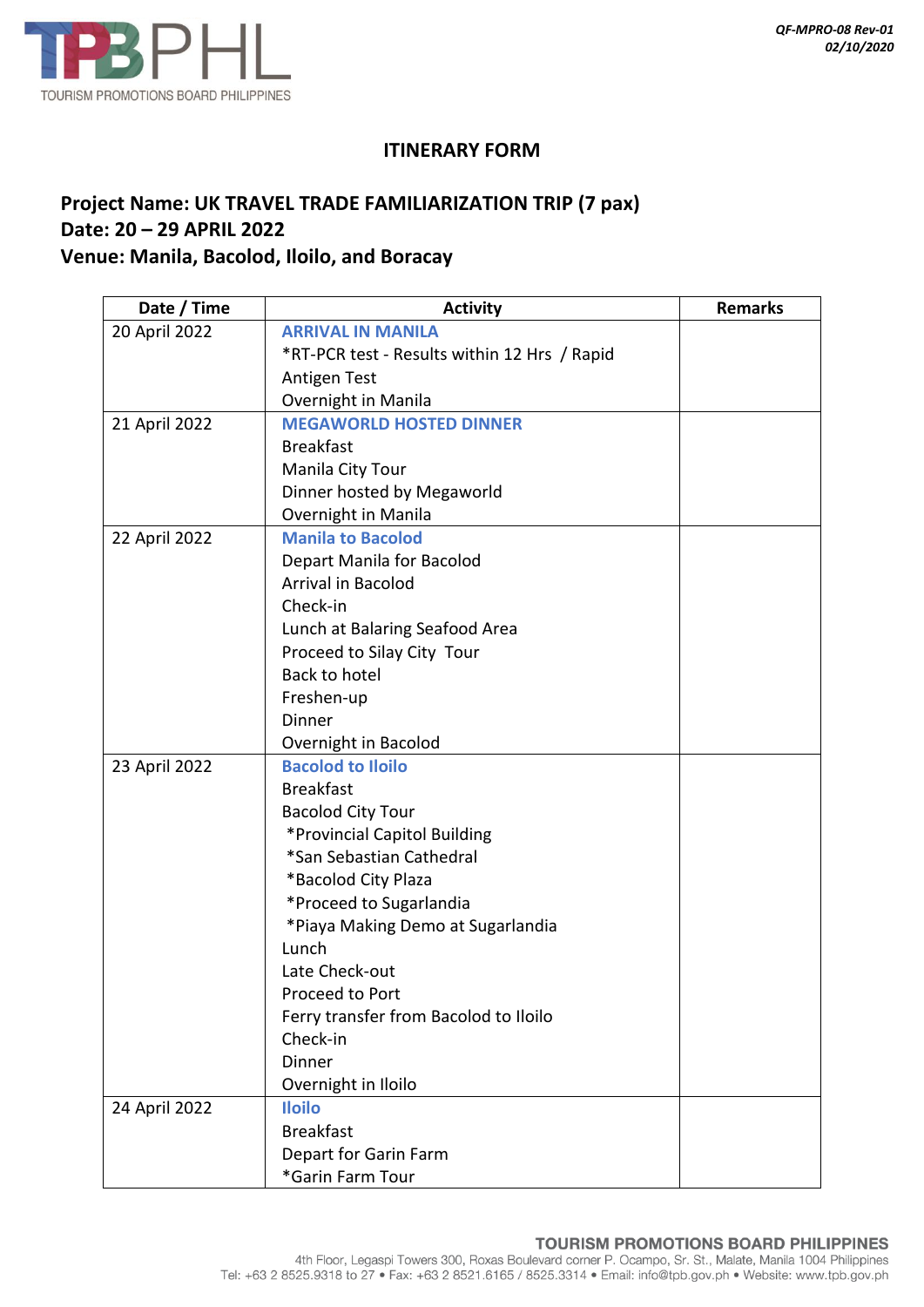

|               | Lunch                          |
|---------------|--------------------------------|
|               | *Proceed to Miag-ao Church     |
|               | Arrive in Miag-ao Church       |
|               | *Running Tour                  |
|               | - Guimbal                      |
|               |                                |
|               | -Tigbauan                      |
|               | -Oton                          |
|               | Back to hotel                  |
|               | Freshen-up                     |
|               | Dinner                         |
|               | Overnight in Iloilo            |
| 25 April 2022 | <b>Iloilo to Boracay</b>       |
|               | <b>Breakfast</b>               |
|               | Iloilo Running Tour            |
|               | Panaderia de Molo cooking demo |
|               | Lunch at Ponsyon Restaurant    |
|               | <b>Proceed to Caticlan</b>     |
|               | Check-in hotel                 |
|               | Freshen-up                     |
|               | Dinner                         |
| 26 April 2022 | <b>Boracay</b>                 |
|               | <b>Breakfast</b>               |
|               | <b>Island Hopping Tour</b>     |
|               | <b>Back to Hotel</b>           |
|               | Dinner                         |
|               |                                |
|               | Overnight in Boracay           |
| 27 April 2022 | <b>Boracay</b>                 |
|               | <b>Breakfast</b>               |
|               | Wellness activity              |
|               | Lunch                          |
|               | Sunset cruise                  |
|               | Dinner                         |
|               | Overnight in Boracay           |
| 28 April 2022 | <b>Boracay to Manila</b>       |
|               | <b>Breakfast</b>               |
|               | Check-out                      |
|               | Tour at Motag Living Museum    |
|               | Lunch                          |
|               | Depart for Manila              |
|               | Arrive in Manila               |
|               | Dinner                         |
| 29 April 2022 | <b>BORACAY TO MANILA</b>       |
|               | <b>Breakfast</b>               |
|               | Free time                      |
|               | Lunch                          |
|               | Checkout                       |
|               |                                |

## TOURISM PROMOTIONS BOARD PHILIPPINES